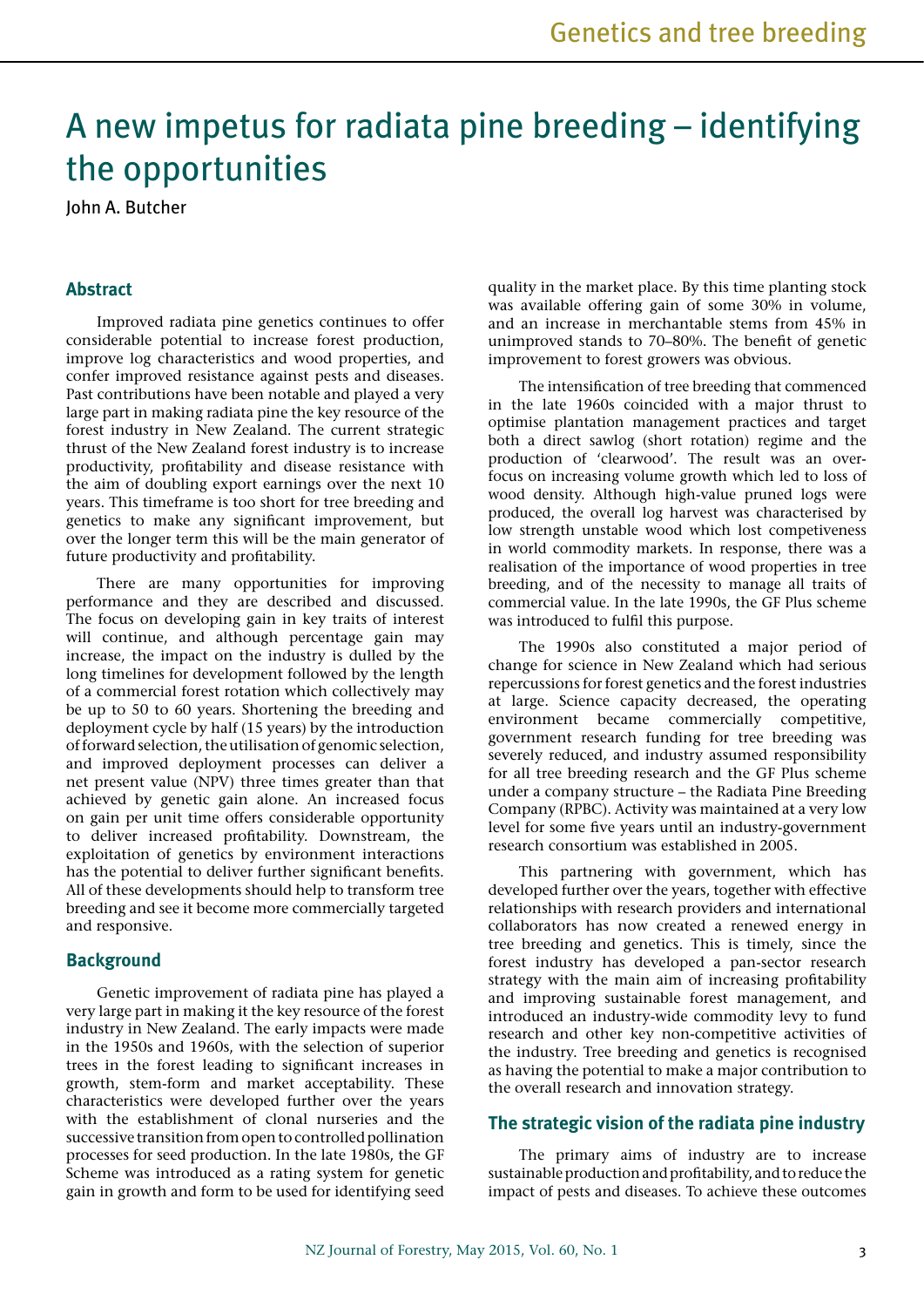the industry strategy follows a multi-pronged approach with the core elements being genetic improvement, better forest management, more robust biosecurity – all contributing to the key outcome of greater acceptability for downstream processing and markets.

The aim of industry, as articulated in the NZ Woodco Strategy, is to double the projected earnings of radiata pine wood exports by 2022 from \$6 billion to \$12 billion. This timeframe is too short for genetics, and to a large extent forest management, to have any influence since the forests supplying the raw material are already past mid-rotation. All improvements must therefore come from activities such as wood segregation, new and improved processing and manufacturing, new products and marketing. Ongoing improvement to secure and grow increased business activity over time will result from developments in genetics and forest management, with genetics offering the opportunity for continuous improvement. From a pan-industry perspective, a portfolio approach covering major intervention points



along the forestry value chain will create a continuum of short, medium and long-term responses to drive and maintain international competiveness.

Conventional tree breeding is a very long-term activity which results in a slow transfer of genetically improved planting stock to commercial forests. The breeding and deployment cycle for getting newlycreated untested germplasm to the forest can be as long as 30 years. Add to this the 27 to 30-year growing rotations of radiata pine, it can thus take up to 60 years before the benefits of genetic improvement can impact the market place. With these timelines, it is of little surprise that there have only been three to four generations of improvement since breeding research commenced in the early 1950s. The good thing is that there is a lot more improvement to exploit; the bad thing is that response times to date have denied rapid development and uptake. Developments in clonal forestry offer a more responsive pathway, but uptake across the industry has been slow. The current research interest in shortening the breeding and development cycle, together with the potential introduction of genomic selection, illustrates the increased interest to speed the breeding and deployment process.

The major challenge for tree breeding is to place it as an investment within the realms and timelines of a market-driven business proposition, rather than as a long-term strategic investment made more on faith than hard business information. No single technological advance is going to provide the answer. Rather, it will depend on a portfolio of integrated technologies all targeting a common outcome.

# **Opportunities for improvement**

## **Increasing gain in target traits**

The primary focus of the radiata breeding programme for many years has been to seek improvement in those traits that increase the value of harvested logs. Volume growth has always been a pre-eminent target since gains are readily translated into financial values. However, the experience from the clearwood and direct sawlog regimes clearly demonstrated that the pursuit of volume should not be made at the sacrifice of wood properties. Currently, RPBC seeks improvement in volume, density and corewood stiffness (the main drivers of product and market acceptability), with the caveat that any gain in one trait must not result in a loss in the other. Nonkey traits are selected in production population crosses as part of the deployment process. This opportunity is business as usual.

## **Value from wood property improvement**

The financial impact of improvements in volume are readily calculated since volume is a key driver of returns from log sales. Financial benefits associated with wood properties are less easy to calculate, with Increasing volume some being related with performance thresholds of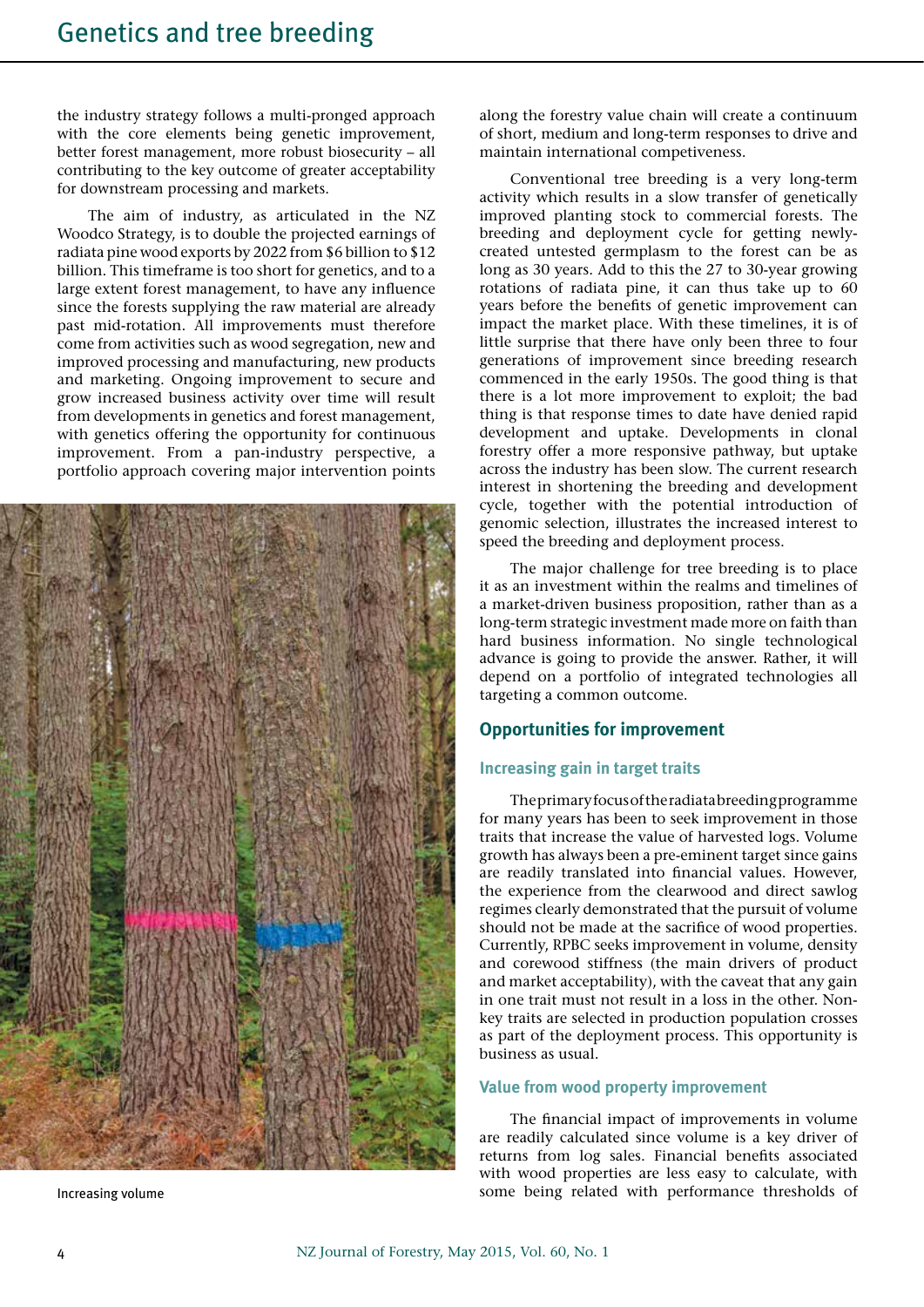products and thus having no prescribed value unit by unit. In other instances, the performance of the product may depend on multiple wood property traits. There is currently a market failure for wood property improvement at the point of log sales. Processors and manufacturers benefit from improved wood properties but do not pay a premium for them. Gaining a better understanding of the relationship between product performance, wood properties and market values will do much to overcome this situation and provide higher return to forest growers. This opportunity is best answered from a marketing perspective and represents 'money on the table'.

## **Improved selection**

At the front end of the process for deployment of improved genetics is the selection of parents with desirable traits for crossings. Selected traits will differ depending on the end-market use of the target crop. The use of predictive tree crop models helps to place a financial value for wood products, but the markets are some 30 years ahead and markets and values are therefore very uncertain. Choosing genotypes for crossing with the highest breeding values (BVs) for desirable traits assumes no change in the economy or the market. An improved strategy now being considered is robust selection where good mid-level performers are selected that show little variability across broad economic and market scenarios. They are low-risk selections for the future that will still deliver good performance. Integral to making the best selections is the accuracy of BV estimation. Recent improvements made through the introduction of advanced mathematical computation and statistical analysis have upgraded BVs, and further advancements are now being made by factoring in the impact of site variables and GxE interactions. Improved selection will increase the quality of crosses made and get the best genotypes into production and increase gain in desirable traits.

## **Genomic selection**

Standard BVs are estimated from phenotypic data which is the direct (or indirect) measurement of the trait expressed in the new crosses at about age seven to eight years. Measurements take time, can be difficult to make, and may be costly. On the other hand, genomic-based breeding values (GeBVs) are calculated by matching DNA markers (that are related to established phenotypic information of traits) against the DNA of unrated seedlings in the nursery. GeBVs can be calculated in the first year of seedling growth and eliminate the need, and time, for standard phenotypic testing and assessment. An additional benefit of genomic selection is that multiple traits can be assessed simultaneously on SNP panels which is a marked contrast to phenotypic assessments where traits are assessed one by one. Genomic selection is a new technology leading step change across animal and plant breeding, with possibilities for significant financial gains. The adoption of genomic selection will underpin the introduction of forward selection.



New radiata elites ready for clonal propagation for genomics training population

#### **Forward selection**

Conventional tree breeding utilises backward selection to identify new genotypes for the production population. This involves measurement of traits in selected crosses at age seven to eight to confirm expected gains in target traits, followed by a further (next generation) round of crosses and testing to ensure gains are maintained. Progeny from the first set of crosses are then chosen for improved seed orchard stock. Forward selection uses information from assessment of the first round of crosses to choose nursery stock, thus reducing the breeding and deployment cycle by at least seven to eight years. The introduction of forward selection has a marked impact in reducing the timelines for breeding and deployment, improving financial returns and adding urgency to the development of new germplasm.

## **Exploiting genetics by environment (GxE) interactions**

The two responses to GxE of interest to forest growers are:

- Change of ranking in performance of genotypes across sites
- Stable performance of genotypes across all sites.

The influence of GxE on genetic performance differs between the various traits, for example, volume is sensitive to GxE and rankings can change across sites whereas the ranking for density is relatively stable. Since volume is such a driver for economic return, exploitation of GxE to produce improved performance attracts attention.

Current work with BV assessment and calculation has demonstrated that GxE is widespread for volume across the forest estate. Cluster analysis groups sites of similar GxE characteristics, and it has been shown in preliminary work that the selection of high-performing genotypes within a cluster can raise volume production by up to 15–20%. The potential for increased gains is obvious, but before GxE can be exploited commercially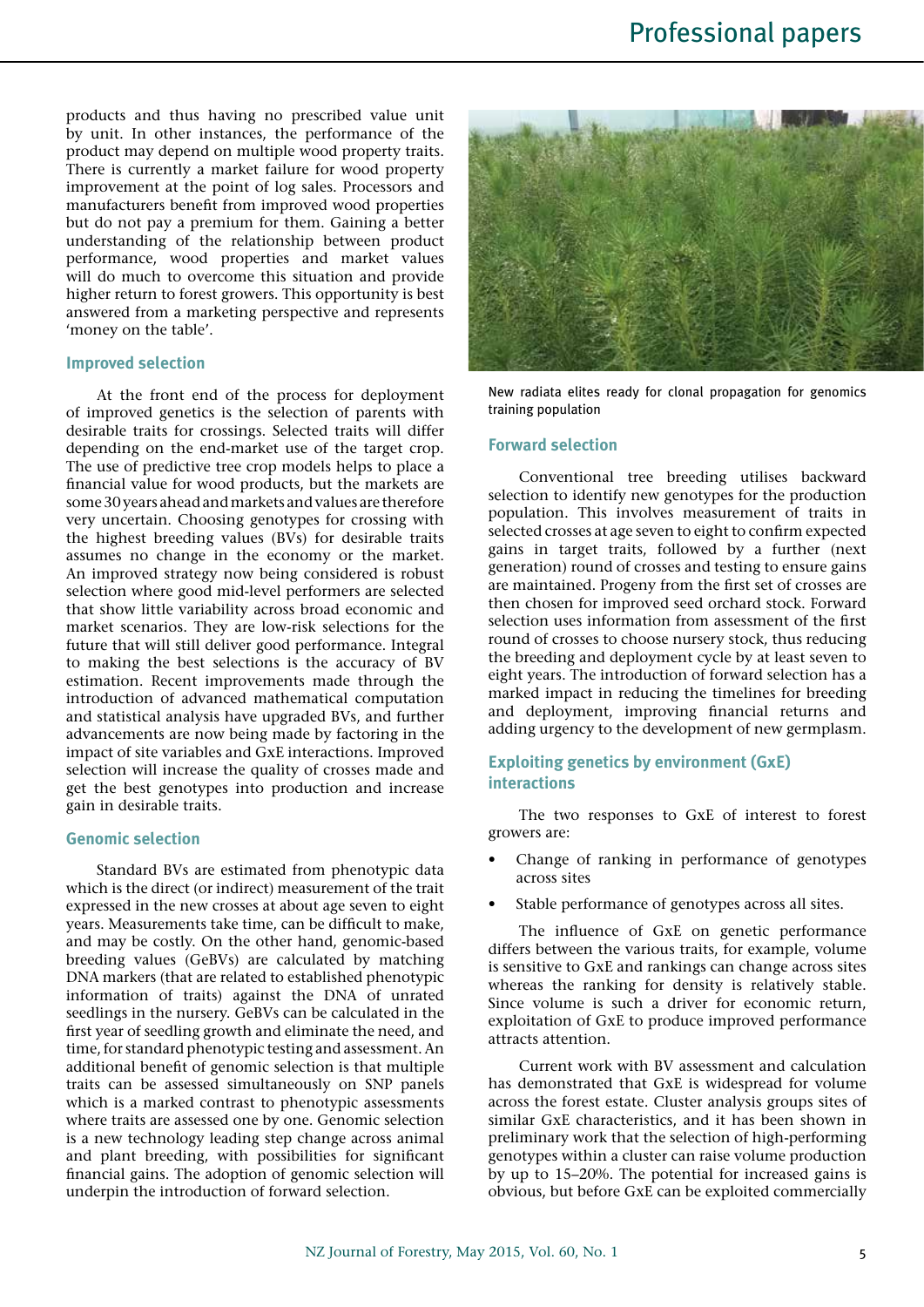they need to be validated and sites must be fully described with environment parameters. From a commercial perspective, exploiting GxE has the potential for optimising genetic performance across sites and delivering additional financial returns from the production population.

Genotypes which have stable rankings across sites, and whose relative performance is not affected greatly to changes in environment, must also be of interest to forest growers. They offer consistency of performance across sites, align well with the requirements of robust selection, and may offer stability of performance over time with the potential onset of climate change. From a commercial perspective these stable genotypes offer certainty to growers, but this is likely to be at the cost of maximising the productivity of the site.

## **Speeding the breeding and deployment process**

In broad terms, radiata pine tree breeding has concentrated on increasing the genetic gain in selected traits as the primary mechanism of providing returns to shareholders. Increases in GF Plus ratings over time have largely been the measure of success. However, from a financial perspective perhaps a more beneficial approach is to increase genetic gain per unit time by shortening the breeding and deployment cycle. Currently, the breeding and deployment timeline can be up to 30 years, which is then followed by a further

28 or so years for the growing process before log sales. A gain of 20% in volume at harvest, together with a shortening of the breeding and deployment cycle by 15 years, would deliver a three-fold financial return compared with the same volume gain and no reduction of the breeding and deployment timeline.

By comparison, what would be considered an exceptional gain of  $100-150$  m<sup>3</sup>/ha in volume would result in only a 20–30% gain in NPV. A 15% reduction in the breeding timeline is already within our sight, and future reductions will potentially deliver a breeding and deployment cycle as low as 10 years. In combination with early flowering in radiata pine, the timeline may be reduced to less than five years, currently considered to be a possibility for *Pinus elliottii*. The financial impact of this would be dramatic.

## **Propagation and deployment**

The long timelines for deployment experienced with conventional breeding and deployment processes result mainly from the time required to assess new crosses in progeny trials through phenotypic measurement and evaluation, the utilisation of backward selection, and the time to bulk up new germplasm and establish commercial seed orchards. The introduction of genomic selection, forward selection and embryogenesis, together with stool bed and cuttings technology or clonal propagation, represents a faster pathway for deployment.

# Impact of Integrated Genomic Selection on Breeding and Deployment Timelines



<sup>(</sup>after Matias Kirst, University of Florida)